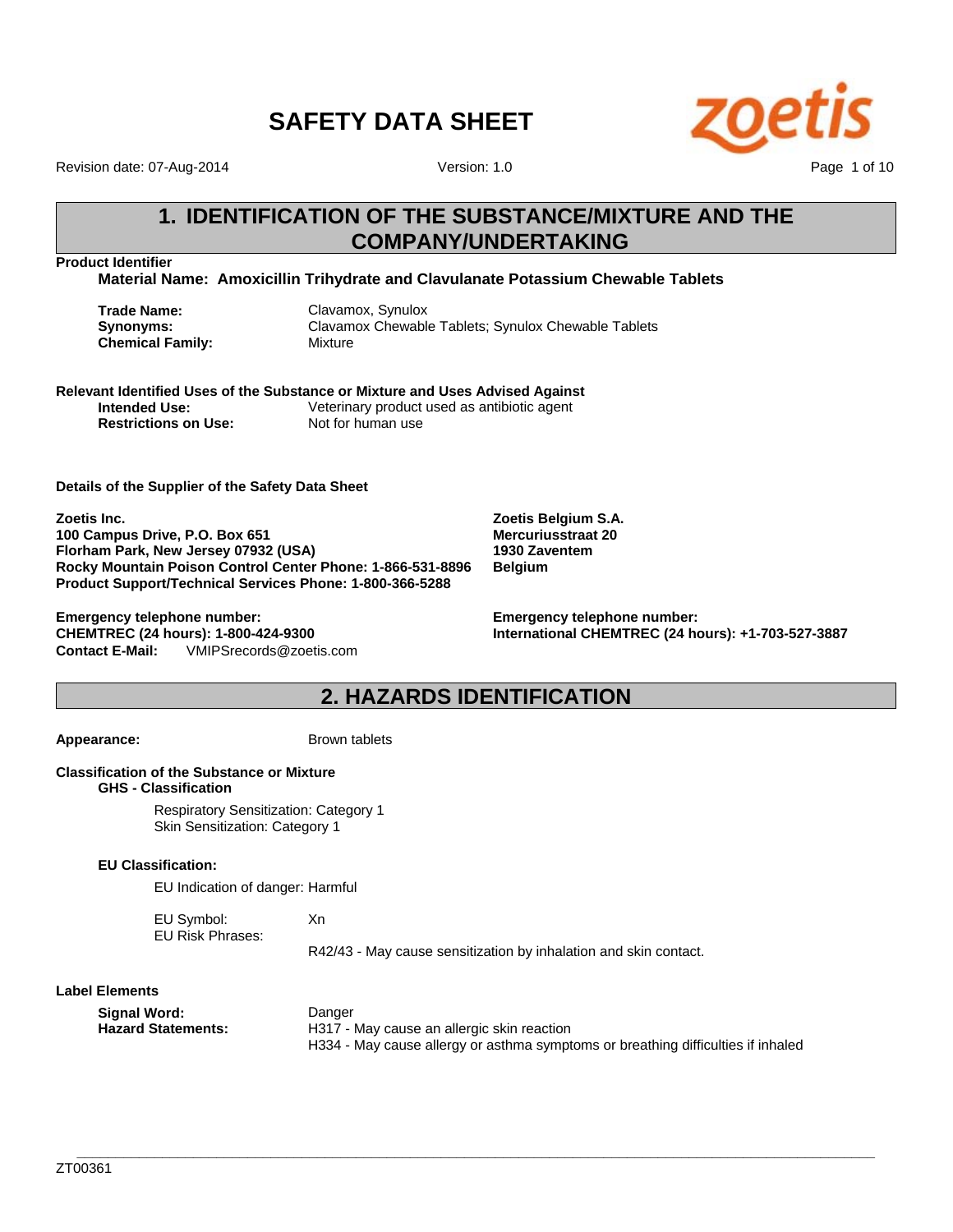**\_\_\_\_\_\_\_\_\_\_\_\_\_\_\_\_\_\_\_\_\_\_\_\_\_\_\_\_\_\_\_\_\_\_\_\_\_\_\_\_\_\_\_\_\_\_\_\_\_\_\_\_\_\_\_\_\_\_\_\_\_\_\_\_\_\_\_\_\_\_\_\_\_\_\_\_\_\_\_\_\_\_\_\_\_\_\_\_\_\_\_\_\_\_\_\_\_\_\_\_\_\_\_**

**Revision date: 07-Aug-2014 Material Name: Amoxicillin Trihydrate and Clavulanate Potassium Chewable Tablets**

**Version: 1.0**

| comfortable for breathing<br>P342 + P311 - If experiencing respiratory symptoms: Call a POISON CENTRE or<br>doctor/physician<br>P302+ P352 - IF ON SKIN: Wash with plenty of soap and water<br>P333 + P313 - If skin irritation or rash occurs: Get medical advice/attention<br>P362 - Take off contaminated clothing and wash before reuse | <b>Precautionary Statements:</b> | P261 - Avoid breathing dust/fume/gas/mist/vapors/spray<br>P280 - Wear protective gloves/protective clothing/eye protection/face protection<br>P285 - In case of inadequate ventilation wear respiratory protection<br>P272 - Contaminated work clothing should not be allowed out of the workplace<br>P304 + P340 - IF INHALED: Remove victim to fresh air and keep at rest in a position<br>P501 - Dispose of contents/container in accordance with all local and national regulations |
|---------------------------------------------------------------------------------------------------------------------------------------------------------------------------------------------------------------------------------------------------------------------------------------------------------------------------------------------|----------------------------------|-----------------------------------------------------------------------------------------------------------------------------------------------------------------------------------------------------------------------------------------------------------------------------------------------------------------------------------------------------------------------------------------------------------------------------------------------------------------------------------------|
|---------------------------------------------------------------------------------------------------------------------------------------------------------------------------------------------------------------------------------------------------------------------------------------------------------------------------------------------|----------------------------------|-----------------------------------------------------------------------------------------------------------------------------------------------------------------------------------------------------------------------------------------------------------------------------------------------------------------------------------------------------------------------------------------------------------------------------------------------------------------------------------------|



**Other Hazards**

**Australian Hazard Classification (NOHSC):**

**Short Term:** Individuals who are allergic to penicillin antibiotics could have allergic reaction, possibly severe. If an allergic reaction occurs, the worker should be removed to the nearest emergency room and the appropriate therapy instituted.

**Known Clinical Effects:** May cause effects similar to those generally seen in clinical use of antibiotics including gastrointestinal irritation, vomiting, transient diarrhea, nausea, and abdominal pain. Hazardous Substance. Non-Dangerous Goods.

**Note:** This document has been prepared in accordance with standards for workplace safety, which require the inclusion of all known hazards of the product or its ingredients regardless of the potential risk. The precautionary statements and warnings included may not apply in all cases. Your needs may vary depending upon the potential for exposure in your workplace.

### **3. COMPOSITION/INFORMATION ON INGREDIENTS**

#### **Hazardous**

| <b>Ingredient</b>          | <b>CAS Number</b> | EU                   | <b>EU Classification</b> | <b>GHS</b>            | %         |
|----------------------------|-------------------|----------------------|--------------------------|-----------------------|-----------|
|                            |                   | <b>EINECS/ELINCS</b> |                          | <b>Classification</b> |           |
|                            |                   | List                 |                          |                       |           |
| Microcrystalline cellulose | 9004-34-6         | 232-674-9            | Not Listed               | Not Listed            | $15 - 40$ |
| Amoxicillin trihydrate     | 61336-70-7        | Not Listed           | Xn;R42/43                | Skin Sens, 1          | 15        |
|                            |                   |                      |                          | (H317)                |           |
|                            |                   |                      |                          | Resp. Sens. 1         |           |
|                            |                   |                      |                          | (H334)                |           |
| Potassium clavulanate      | 61177-45-5        | 262-640-9            | Not Listed               | <b>Not Listed</b>     |           |
| Colloidal silicon dioxide  | 7631-86-9         | 231-545-4            | Not Listed               | <b>Not Listed</b>     | <2        |
| Magnesium stearate         | 557-04-0          | 209-150-3            | <b>Not Listed</b>        | <b>Not Listed</b>     | ر>        |

**\_\_\_\_\_\_\_\_\_\_\_\_\_\_\_\_\_\_\_\_\_\_\_\_\_\_\_\_\_\_\_\_\_\_\_\_\_\_\_\_\_\_\_\_\_\_\_\_\_\_\_\_\_\_\_\_\_\_\_\_\_\_\_\_\_\_\_\_\_\_\_\_\_\_\_\_\_\_\_\_\_\_\_\_\_\_\_\_\_\_\_\_\_\_\_\_\_\_\_\_\_\_\_**

**Additional Information:** Ingredient(s) indicated as hazardous have been assessed under standards for workplace safety.

#### **For the full text of the R phrases and CLP/GHS abbreviations mentioned in this Section, see Section 16**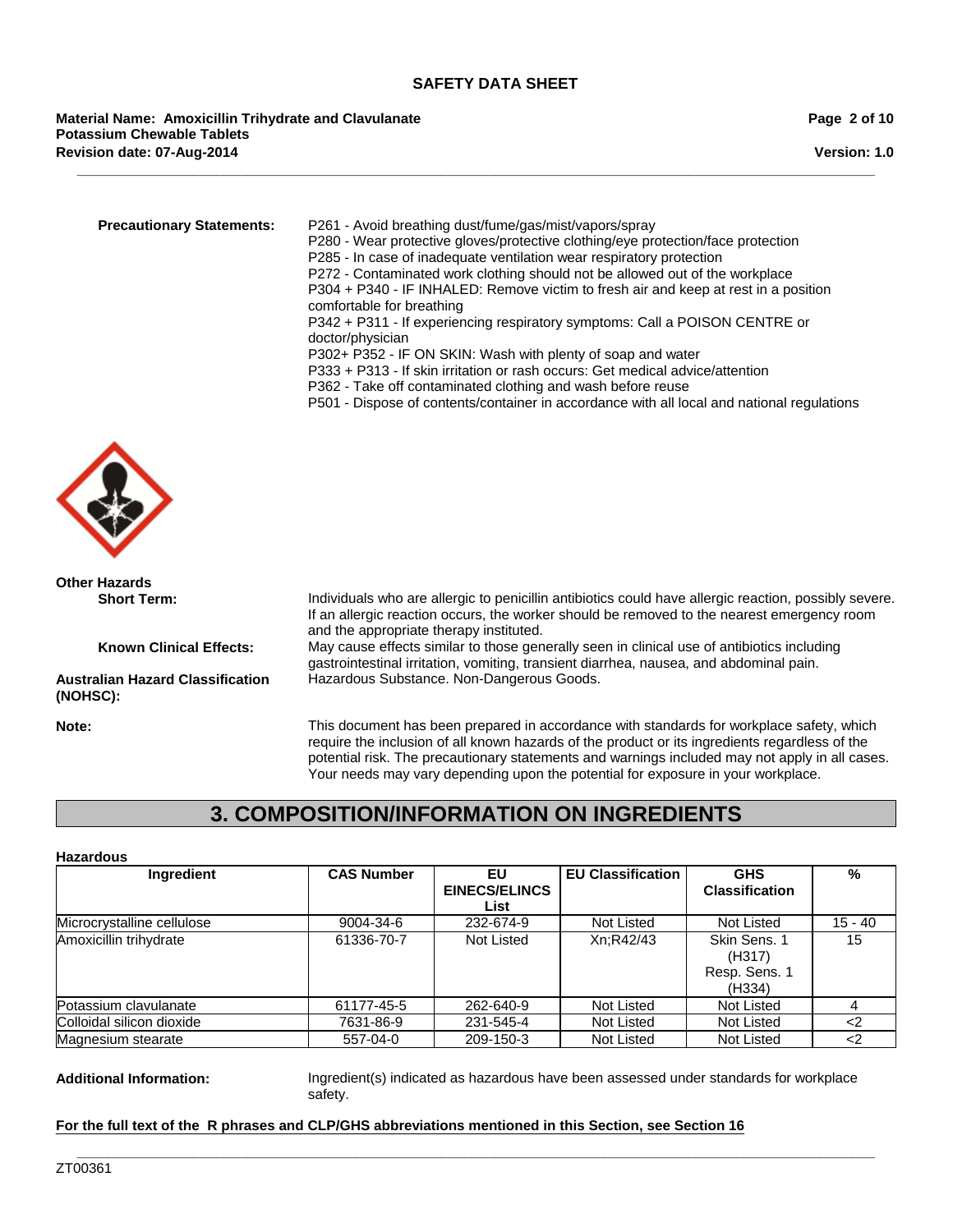#### **Revision date: 07-Aug-2014 Material Name: Amoxicillin Trihydrate and Clavulanate Potassium Chewable Tablets**

**Version: 1.0**

### **4. FIRST AID MEASURES**

**\_\_\_\_\_\_\_\_\_\_\_\_\_\_\_\_\_\_\_\_\_\_\_\_\_\_\_\_\_\_\_\_\_\_\_\_\_\_\_\_\_\_\_\_\_\_\_\_\_\_\_\_\_\_\_\_\_\_\_\_\_\_\_\_\_\_\_\_\_\_\_\_\_\_\_\_\_\_\_\_\_\_\_\_\_\_\_\_\_\_\_\_\_\_\_\_\_\_\_\_\_\_\_**

#### **Description of First Aid Measures** Immediately flush eyes with water for at least 15 minutes. If irritation occurs or persists, get medical attention. **Skin Contact:** Remove contaminated clothing and shoes. Wash skin with soap and water. If irritation occurs or persists, get medical attention. **Ingestion:** Never give anything by mouth to an unconscious person. Wash out mouth with water. Do not induce vomiting unless directed by medical personnel. Seek medical attention immediately. **Inhalation:** Remove to fresh air and keep patient at rest. Seek medical attention immediately. **Most Important Symptoms and Effects, Both Acute and Delayed Symptoms and Effects of Exposure:** For information on potential signs and symptoms of exposure, See Section 2 - Hazards Identification and/or Section 11 - Toxicological Information. **Medical Conditions Aggravated by Exposure:** People allergic to penicillins may exhibit cross reaction sensitivity.

**Indication of the Immediate Medical Attention and Special Treatment Needed Notes to Physician:** 

### **5. FIRE-FIGHTING MEASURES**

**Extinguishing Media:** Use carbon dioxide, dry chemical, or water spray.

**Special Hazards Arising from the Substance or Mixture**

**Hazardous Combustion Products:** Formation of toxic gases is possible during heating or fire.

**Fire / Explosion Hazards:** Fine particles (such as dust and mists) may fuel fires/explosions.

#### **Advice for Fire-Fighters**

Wear approved positive pressure, self-contained breathing apparatus and full protective turn out gear. Use caution in approaching fire.

### **6. ACCIDENTAL RELEASE MEASURES**

#### **Personal Precautions, Protective Equipment and Emergency Procedures**

Personnel involved in clean-up should wear appropriate personal protective equipment (see Section 8). Minimize exposure.

#### **Environmental Precautions**

Place waste in an appropriately labeled, sealed container for disposal. Care should be taken to avoid environmental release.

#### **Methods and Material for Containment and Cleaning Up**

| Measures for Cleaning /<br><b>Collecting:</b> | Contain the source of spill if it is safe to do so. Collect spilled material by a method that<br>controls dust generation. A damp cloth or a filtered vacuum should be used to clean spills of<br>dry solids. Clean spill area thoroughly. |  |  |
|-----------------------------------------------|--------------------------------------------------------------------------------------------------------------------------------------------------------------------------------------------------------------------------------------------|--|--|
| <b>Additional Consideration for</b>           | Non-essential personnel should be evacuated from affected area. Report emergency                                                                                                                                                           |  |  |
| <b>Large Spills:</b>                          | situations immediately. Clean up operations should only be undertaken by trained personnel.                                                                                                                                                |  |  |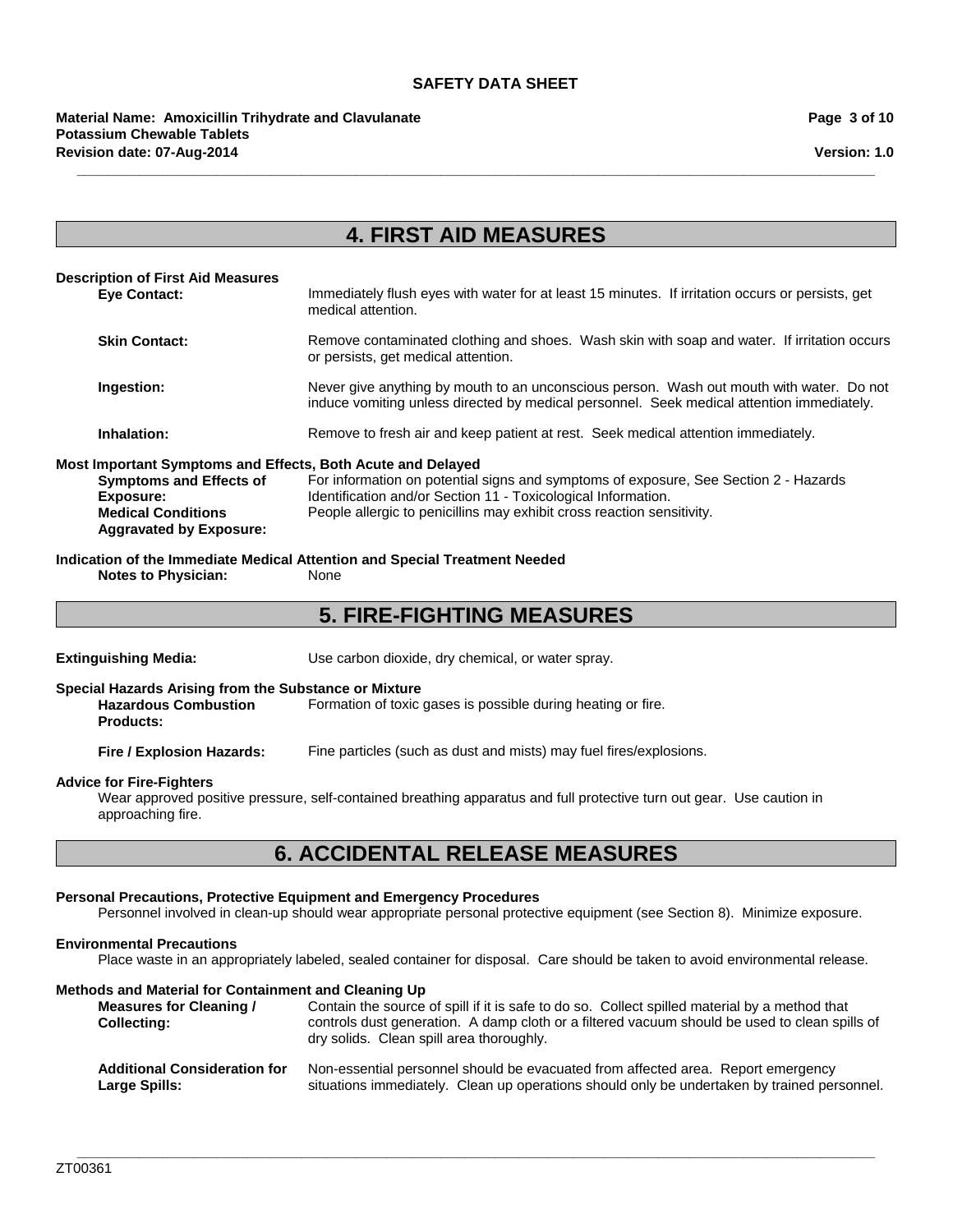**Revision date: 07-Aug-2014 Material Name: Amoxicillin Trihydrate and Clavulanate Potassium Chewable Tablets**

**Page 4 of 10**

**Version: 1.0**

### **7. HANDLING AND STORAGE**

**\_\_\_\_\_\_\_\_\_\_\_\_\_\_\_\_\_\_\_\_\_\_\_\_\_\_\_\_\_\_\_\_\_\_\_\_\_\_\_\_\_\_\_\_\_\_\_\_\_\_\_\_\_\_\_\_\_\_\_\_\_\_\_\_\_\_\_\_\_\_\_\_\_\_\_\_\_\_\_\_\_\_\_\_\_\_\_\_\_\_\_\_\_\_\_\_\_\_\_\_\_\_\_**

#### **Precautions for Safe Handling**

Minimize dust generation and accumulation. If tablets or capsules are crushed and/or broken, avoid breathing dust and avoid contact with eyes, skin, and clothing. When handling, use appropriate personal protective equipment (see Section 8). Wash thoroughly after handling. Releases to the environment should be avoided. Review and implement appropriate technical and procedural waste water and waste disposal measures to prevent occupational exposure or environmental releases. Potential points of process emissions of this material to the atmosphere should be controlled with dust collectors, HEPA filtration systems or other equivalent controls.

# **Conditions for Safe Storage, Including any Incompatibilities**

Store at room temperature in properly labeled containers. Keep away from heat, sparks and

**Specific end use(s):** 

flames.<br>No data available

### **8. EXPOSURE CONTROLS / PERSONAL PROTECTION**

**\_\_\_\_\_\_\_\_\_\_\_\_\_\_\_\_\_\_\_\_\_\_\_\_\_\_\_\_\_\_\_\_\_\_\_\_\_\_\_\_\_\_\_\_\_\_\_\_\_\_\_\_\_\_\_\_\_\_\_\_\_\_\_\_\_\_\_\_\_\_\_\_\_\_\_\_\_\_\_\_\_\_\_\_\_\_\_\_\_\_\_\_\_\_\_\_\_\_\_\_\_\_\_**

#### **Control Parameters**

**Refer to available public information for specific member state Occupational Exposure Limits.**

| Microcrystalline cellulose |  |
|----------------------------|--|
|----------------------------|--|

| <b>ACGIH Threshold Limit Value (TWA)</b> | 10 mg/m $3$             |
|------------------------------------------|-------------------------|
| <b>Australia TWA</b>                     | 10 mg/m $3$             |
| <b>Belgium OEL - TWA</b>                 | 10 mg/m $3$             |
| Estonia OEL - TWA                        | 10 mg/m $3$             |
| <b>France OEL - TWA</b>                  | 10 mg/m $3$             |
| <b>Ireland OEL - TWAs</b>                | 10 mg/m $3$             |
|                                          | 4 mg/m $3$              |
| Latvia OEL - TWA                         | 2 mg/m $3$              |
| <b>Vietnam OEL - TWAs</b>                | 10 mg/m $3$             |
|                                          | 5 mg/m $3$              |
| <b>OSHA - Final PELS - TWAs:</b>         | 15 mg/ $m3$             |
| <b>Portugal OEL - TWA</b>                | 10 mg/m $3$             |
| Romania OEL - TWA                        | 10 mg/m $3$             |
| Spain OEL - TWA                          | 10 mg/m $3$             |
| <b>Switzerland OEL -TWAs</b>             | 3 mg/ $m3$              |
| Colloidal silicon dioxide                |                         |
| <b>Australia TWA</b>                     | 2 mg/m $3$              |
| <b>Austria OEL - MAKs</b>                | 4 mg/m $3$              |
|                                          | $0.3$ mg/m <sup>3</sup> |
| <b>Czech Republic OEL - TWA</b>          | 0.1 mg/m <sup>3</sup>   |
|                                          | 4.0 mg/m <sup>3</sup>   |
| Estonia OEL - TWA                        | 2 mg/m $3$              |
| <b>Finland OEL - TWA</b>                 | 5 mg/ $m3$              |
| Germany - TRGS 900 - TWAs                | 4 mg/m $3$              |
| Germany (DFG) - MAK                      | 4 mg/ $m3$              |
| <b>Ireland OEL - TWAs</b>                | 6 mg/m $3$              |
|                                          | 2.4 mg/m <sup>3</sup>   |
| Latvia OEL - TWA                         | 1 mg/m $3$              |
| OSHA - Final PELs - Table Z-3 Mineral D: | 20 mppcf                |
|                                          | Listed                  |
| Slovakia OEL - TWA                       | 4.0 mg/m <sup>3</sup>   |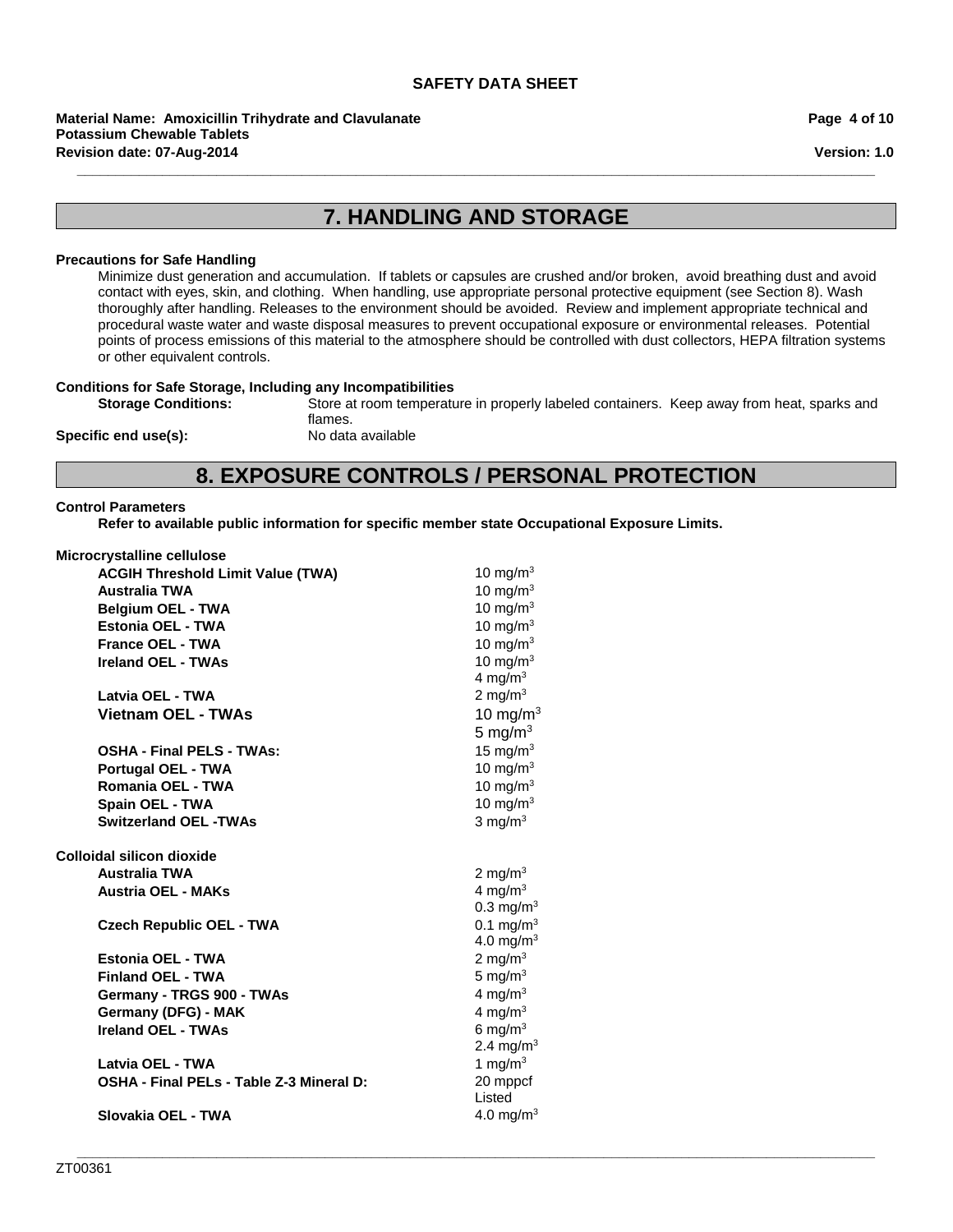**\_\_\_\_\_\_\_\_\_\_\_\_\_\_\_\_\_\_\_\_\_\_\_\_\_\_\_\_\_\_\_\_\_\_\_\_\_\_\_\_\_\_\_\_\_\_\_\_\_\_\_\_\_\_\_\_\_\_\_\_\_\_\_\_\_\_\_\_\_\_\_\_\_\_\_\_\_\_\_\_\_\_\_\_\_\_\_\_\_\_\_\_\_\_\_\_\_\_\_\_\_\_\_**

**Material Name: Amoxicillin Trihydrate and Clavulanate Potassium Chewable Tablets Revision date: 07-Aug-2014**

**Page 5 of 10**

**Version: 1.0**

| 8. EXPOSURE CONTROLS / PERSONAL PROTECTION                                                                               |                                                                                                                                                                                                                                                                                                                                                                                                                                                                                                                                                                                   |  |  |
|--------------------------------------------------------------------------------------------------------------------------|-----------------------------------------------------------------------------------------------------------------------------------------------------------------------------------------------------------------------------------------------------------------------------------------------------------------------------------------------------------------------------------------------------------------------------------------------------------------------------------------------------------------------------------------------------------------------------------|--|--|
| <b>Switzerland OEL -TWAs</b>                                                                                             | 4 mg/m $3$<br>$0.3$ mg/m <sup>3</sup>                                                                                                                                                                                                                                                                                                                                                                                                                                                                                                                                             |  |  |
| <b>Magnesium stearate</b><br><b>ACGIH Threshold Limit Value (TWA)</b><br>Lithuania OEL - TWA<br><b>Sweden OEL - TWAs</b> | 10 mg/m $3$<br>5 mg/ $m3$<br>5 mg/ $m3$                                                                                                                                                                                                                                                                                                                                                                                                                                                                                                                                           |  |  |
| available.                                                                                                               | The purpose of the Occupational Exposure Band (OEB) classification system is to separate substances into different Hazard categories<br>when the available data are sufficient to do so, but inadequate to establish an Occupational Exposure Limit (OEL). The OEB given is<br>based upon an analysis of all currently available data; as such, this value may be subject to revision when new information becomes                                                                                                                                                                |  |  |
| Amoxicillin trihydrate<br><b>Zoetis OEB</b>                                                                              | OEB 2 - Sensitizer (control exposure to the range of 100ug/m <sup>3</sup> to < 1000ug/m <sup>3</sup> , provide<br>additional precautions to protect from skin contact)                                                                                                                                                                                                                                                                                                                                                                                                            |  |  |
| Potassium clavulanate<br><b>Zoetis OEB</b>                                                                               | OEB 2 (control exposure to the range of $100\mu\text{g/m}^3$ to < $1000\mu\text{g/m}^3$ )                                                                                                                                                                                                                                                                                                                                                                                                                                                                                         |  |  |
| <b>Exposure Controls</b>                                                                                                 |                                                                                                                                                                                                                                                                                                                                                                                                                                                                                                                                                                                   |  |  |
| <b>Engineering Controls:</b>                                                                                             | Engineering controls should be used as the primary means to control exposures. Keep air<br>contamination levels below the exposure limits or within the OEB range listed above in this<br>section. General room ventilation is adequate unless the process generates dust, mist or<br>fumes.                                                                                                                                                                                                                                                                                      |  |  |
| <b>Personal Protective</b><br><b>Equipment:</b>                                                                          | Refer to applicable national standards and regulations in the selection and use of personal<br>protective equipment (PPE).                                                                                                                                                                                                                                                                                                                                                                                                                                                        |  |  |
| Hands:                                                                                                                   | Not required for the normal use of this product. Impervious gloves are recommended if skin<br>contact with drug product is possible and for bulk processing operations.                                                                                                                                                                                                                                                                                                                                                                                                           |  |  |
| Eyes:                                                                                                                    | Not required under normal conditions of use. Wear safety glasses or goggles if eye contact is<br>possible.                                                                                                                                                                                                                                                                                                                                                                                                                                                                        |  |  |
| Skin:                                                                                                                    | Not required for the normal use of this product. Impervious protective clothing is<br>recommended if skin contact with drug product is possible and for bulk processing operations.                                                                                                                                                                                                                                                                                                                                                                                               |  |  |
| <b>Respiratory protection:</b>                                                                                           | Whenever excessive air contamination (dust, mist, vapor) is generated, respiratory protection,<br>with appropriate protection factors, should be used to minimize exposure. If the applicable<br>Occupational Exposure Limit (OEL) is exceeded, wear an appropriate respirator with a<br>protection factor sufficient to control exposures to below the OEL. If airborne exposures are<br>within or exceed the Occupational Exposure Band (OEB) range, wear an appropriate respirator<br>with a protection factor sufficient to control exposures to the bottom of the OEB range. |  |  |

## **9. PHYSICAL AND CHEMICAL PROPERTIES**

**\_\_\_\_\_\_\_\_\_\_\_\_\_\_\_\_\_\_\_\_\_\_\_\_\_\_\_\_\_\_\_\_\_\_\_\_\_\_\_\_\_\_\_\_\_\_\_\_\_\_\_\_\_\_\_\_\_\_\_\_\_\_\_\_\_\_\_\_\_\_\_\_\_\_\_\_\_\_\_\_\_\_\_\_\_\_\_\_\_\_\_\_\_\_\_\_\_\_\_\_\_\_\_**

**Physical State:** Tablet **Odor: No data available. Odor Threshold:** No data available. **No deta available. Molecular Formula: Mixture Mixture Mixture Molecular Weight:** Mixture **Molecular Formula:** 

**Solvent Solubility:** No data available<br> **Water Solubility:** No data available **Water Solubility: pH:** No data available. **Melting/Freezing Point (°C):** No data available **Boiling Point (°C):** No data available.

**Color:** Brown, mottled **Molecular Weight:**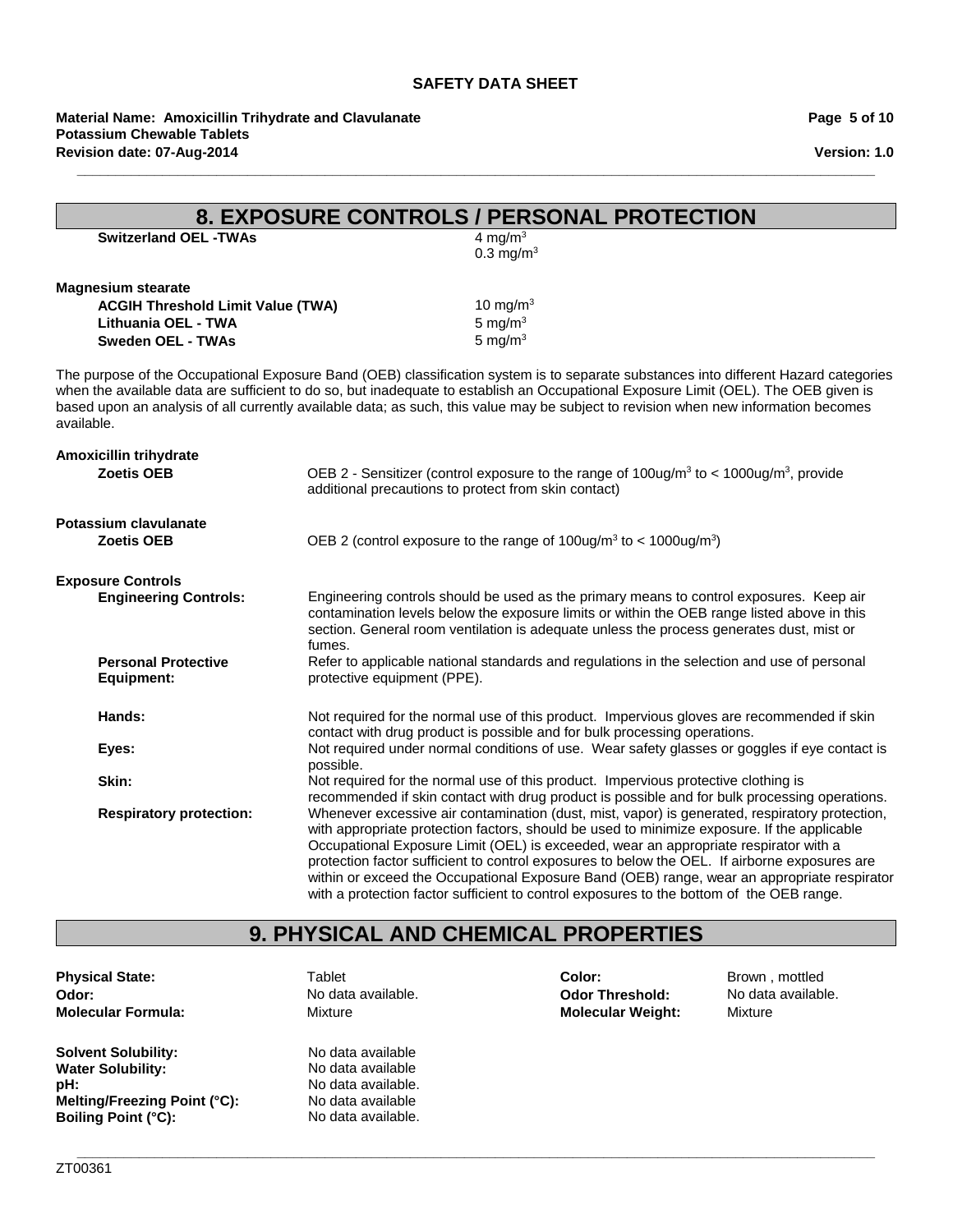**Revision date: 07-Aug-2014 Material Name: Amoxicillin Trihydrate and Clavulanate Potassium Chewable Tablets**

| Page 6 of 10 |  |  |  |  |
|--------------|--|--|--|--|
|--------------|--|--|--|--|

**Version: 1.0**

### **9. PHYSICAL AND CHEMICAL PROPERTIES**

**\_\_\_\_\_\_\_\_\_\_\_\_\_\_\_\_\_\_\_\_\_\_\_\_\_\_\_\_\_\_\_\_\_\_\_\_\_\_\_\_\_\_\_\_\_\_\_\_\_\_\_\_\_\_\_\_\_\_\_\_\_\_\_\_\_\_\_\_\_\_\_\_\_\_\_\_\_\_\_\_\_\_\_\_\_\_\_\_\_\_\_\_\_\_\_\_\_\_\_\_\_\_\_**

**Partition Coefficient: (Method, pH, Endpoint, Value)** No data available **Decomposition Temperature (°C):** No data available.

| No data available |
|-------------------|
| No data available |
| No data available |
| No data available |
| No data available |
|                   |

**Flammablity:**

**Autoignition Temperature (Solid) (°C):** No data available<br> **Flammability (Solids):** No data available **Flammability (Solids):**<br> **Flash Point (Liquid) (°C):** No data available **Flash Point (Liquid) (°C): Flash Point (Liquid) (°C):**<br> **Upper Explosive Limits (Liquid) (% by Vol.):** No data available **Upper Explosive Limits (Liquid) (% by Vol.):** No data available<br>
Lower Explosive Limits (Liquid) (% by Vol.): No data available Lower Explosive Limits (Liquid) (% by Vol.): Polymerization: Will not occur

### **10. STABILITY AND REACTIVITY**

| <b>Reactivity:</b>                        | No data available                                                                                                                                                                                                        |
|-------------------------------------------|--------------------------------------------------------------------------------------------------------------------------------------------------------------------------------------------------------------------------|
| <b>Chemical Stability:</b>                | Stable under normal conditions of use.                                                                                                                                                                                   |
| <b>Possibility of Hazardous Reactions</b> |                                                                                                                                                                                                                          |
| <b>Oxidizing Properties:</b>              | No data available                                                                                                                                                                                                        |
| <b>Conditions to Avoid:</b>               | Avoid dispersion as a dust cloud. Dust may form explosive mixture in air. Fine particles (such<br>as dust and mists) may fuel fires/explosions. Keep away from heat, spark, flames and all other<br>sources of ignition. |
| <b>Incompatible Materials:</b>            | As a precautionary measure, keep away from strong oxidizers                                                                                                                                                              |
| <b>Hazardous Decomposition</b>            | Thermal decomposition products may include carbon monoxide, carbon dioxide and other toxic                                                                                                                               |
| <b>Products:</b>                          | vapors.                                                                                                                                                                                                                  |

### **11. TOXICOLOGICAL INFORMATION**

**\_\_\_\_\_\_\_\_\_\_\_\_\_\_\_\_\_\_\_\_\_\_\_\_\_\_\_\_\_\_\_\_\_\_\_\_\_\_\_\_\_\_\_\_\_\_\_\_\_\_\_\_\_\_\_\_\_\_\_\_\_\_\_\_\_\_\_\_\_\_\_\_\_\_\_\_\_\_\_\_\_\_\_\_\_\_\_\_\_\_\_\_\_\_\_\_\_\_\_\_\_\_\_**

**Information on Toxicological Effects**

**General Information:** Toxicological properties of the formulation have not been investigated. The information included in this section describes the potential hazards of the individual ingredients.

#### **Acute Toxicity: (Species, Route, End Point, Dose)**

#### **Potassium clavulanate**

Mouse Oral LD50 4526mg/kg Rat Oral LD50 7936mg/kg

#### **Amoxicillin trihydrate**

Rat Oral LD50 >15g/kg Rabbit OralLD50 >12g/kg RatSC LD50 >8g/kg Mouse Oral LD50 >25g/kg

#### **Microcrystalline cellulose**

Rat Oral LD50 >5000mg/kg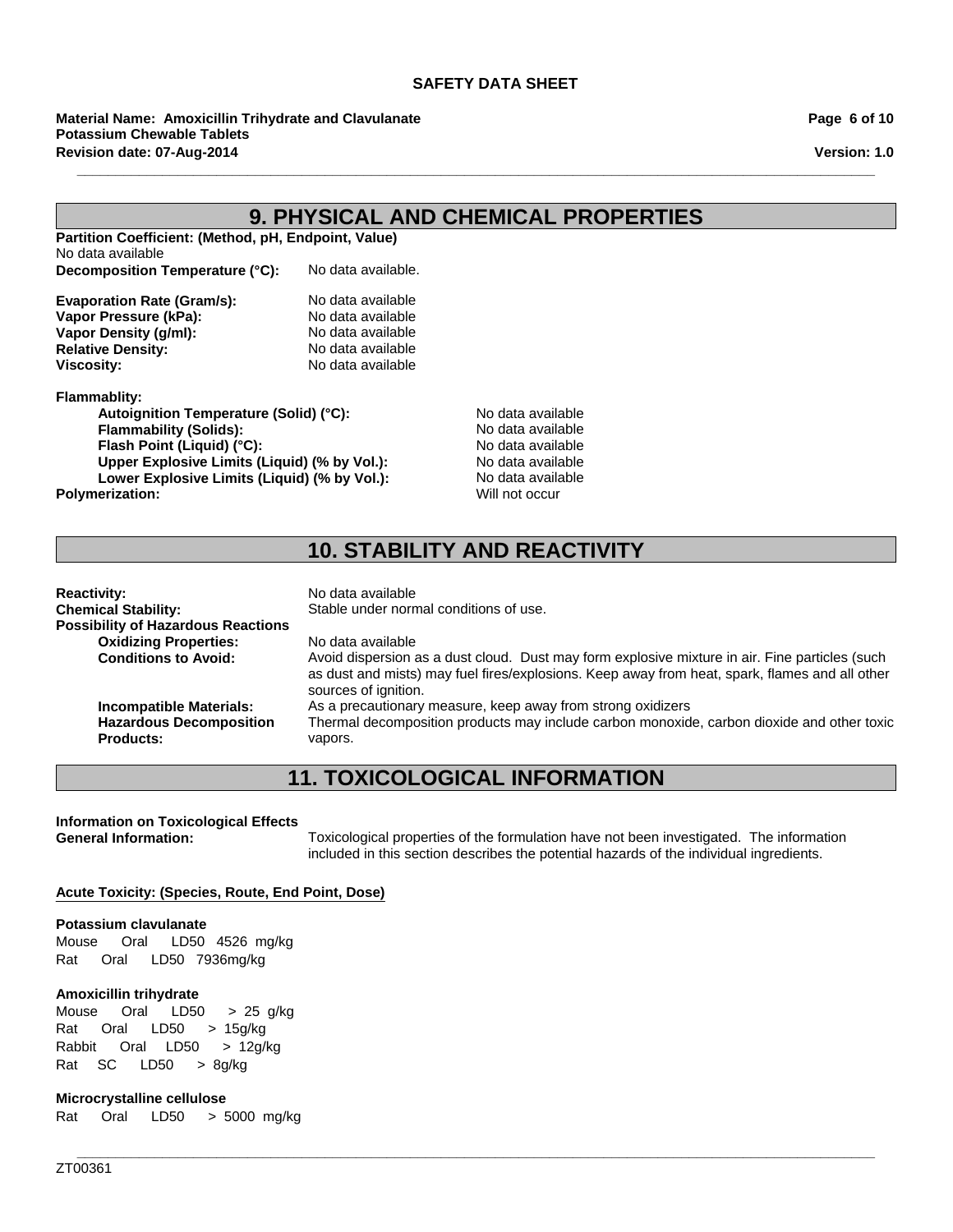**Revision date: 07-Aug-2014 Material Name: Amoxicillin Trihydrate and Clavulanate Potassium Chewable Tablets**

**Page 7 of 10**

**Version: 1.0**

### **11. TOXICOLOGICAL INFORMATION**

**\_\_\_\_\_\_\_\_\_\_\_\_\_\_\_\_\_\_\_\_\_\_\_\_\_\_\_\_\_\_\_\_\_\_\_\_\_\_\_\_\_\_\_\_\_\_\_\_\_\_\_\_\_\_\_\_\_\_\_\_\_\_\_\_\_\_\_\_\_\_\_\_\_\_\_\_\_\_\_\_\_\_\_\_\_\_\_\_\_\_\_\_\_\_\_\_\_\_\_\_\_\_\_**

RabbitDermal LD50 >2000 mg/kg

#### **Magnesium stearate**

Rat Oral LD50 >2000mg/kg Rat InhalationLC50 >2000 mg/m3

Acute Toxicity Comments: A greater than symbol (>) indicates that the toxicity endpoint being tested was not achievable at the highest dose used in the test.

#### **Irritation / Sensitization: (Study Type, Species, Severity)**

#### **Microcrystalline cellulose**

Skin IrritationRabbitNon-irritating Eye IrritationRabbitNon-irritating

#### **Repeated Dose Toxicity: (Duration, Species, Route, Dose, End Point, Target Organ)**

#### **Potassium clavulanate**

26 Week(s)DogIntravenous20mg/kg/dayNOAELLiver

#### **Clavulanic Acid/Amoxicillin Trihydrate**

| 4 Week(s)      |          | Mouse Oral |  | 50/500 mg/kg/day NOAEL None identified             |
|----------------|----------|------------|--|----------------------------------------------------|
| 4 Week(s)      | Rat Oral |            |  | 50/500 mg/kg/day NOAEL None identified             |
| 28 Day(s)      | Doa      | Oral       |  | 90 mg/kg/day NOEL Gastrointestinal system          |
| 28 Week(s) Rat |          | Oral       |  | 150 mg/kg/day NOAEL Liver, Gastrointestinal system |

#### **Reproduction & Developmental Toxicity: (Study Type, Species, Route, Dose, End Point, Effect(s))**

#### **Amoxicillin trihydrate**

Embryo / Fetal DevelopmentPigOral600mg/kg/dayNOELNot teratogenic

**Carcinogen Status:** None of the components of this formulation are listed as a carcinogen by IARC, NTP or OSHA.

# **Colloidal silicon dioxide**

**IARC:** Group 3 (Not Classifiable)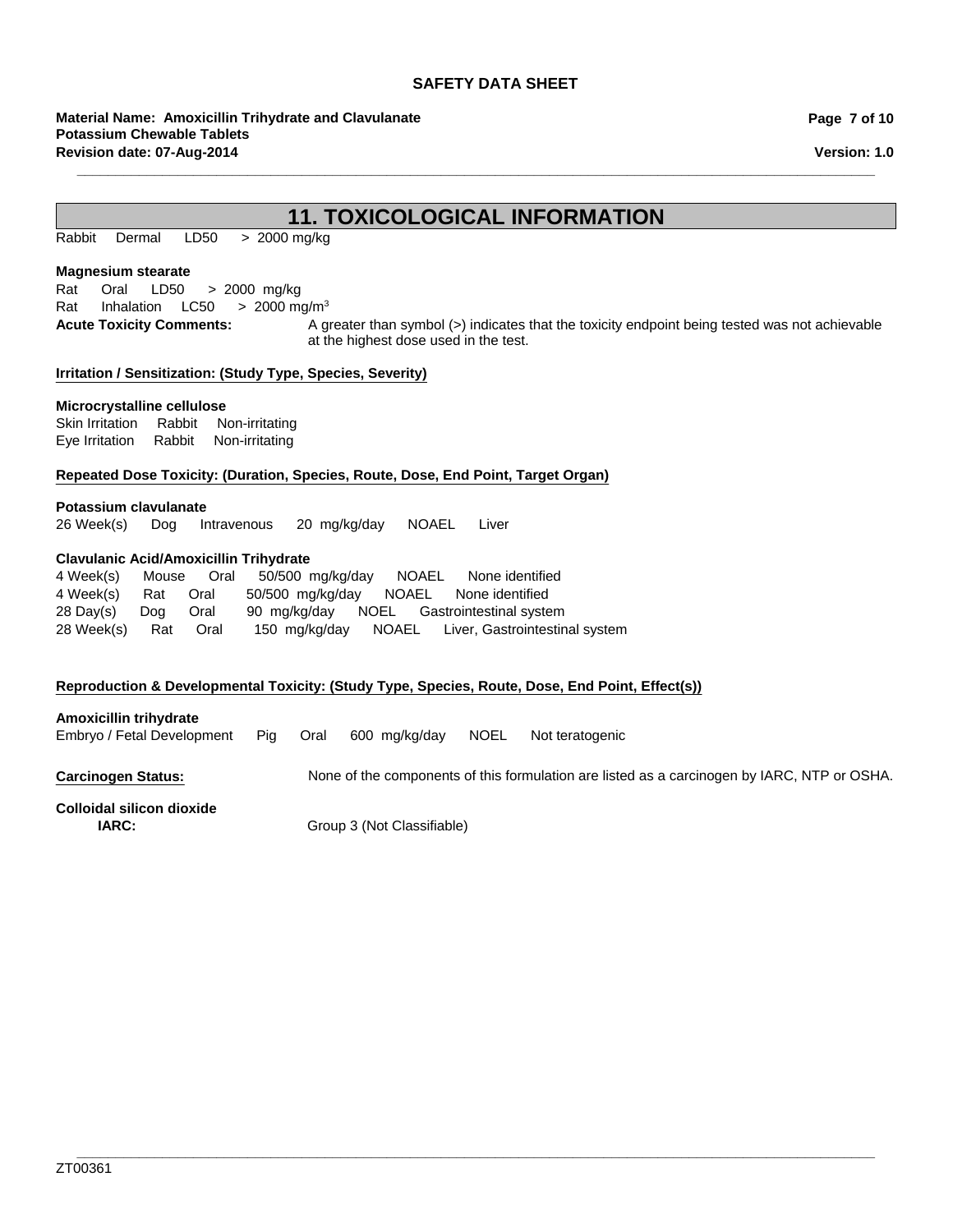**Revision date: 07-Aug-2014 Material Name: Amoxicillin Trihydrate and Clavulanate Potassium Chewable Tablets**

**Page 8 of 10**

**Version: 1.0**

### **12. ECOLOGICAL INFORMATION**

**\_\_\_\_\_\_\_\_\_\_\_\_\_\_\_\_\_\_\_\_\_\_\_\_\_\_\_\_\_\_\_\_\_\_\_\_\_\_\_\_\_\_\_\_\_\_\_\_\_\_\_\_\_\_\_\_\_\_\_\_\_\_\_\_\_\_\_\_\_\_\_\_\_\_\_\_\_\_\_\_\_\_\_\_\_\_\_\_\_\_\_\_\_\_\_\_\_\_\_\_\_\_\_**

**Environmental Overview:** Environmental properties have not been investigated. Releases to the environment should be avoided.

**Toxicity:**

#### **Aquatic Toxicity: (Species, Method, End Point, Duration, Result)**

#### **Amoxicillin trihydrate**

| <b>Persistence and Degradability:</b>    | No data available    |  |                         |  |
|------------------------------------------|----------------------|--|-------------------------|--|
| Selenastrum capricornutum (Green Alga)   | <b>NOEC</b>          |  | 48 Hours 250 mg/L       |  |
| Microcystis aeruginosa (Blue-green Alga) | EC50                 |  | 48 Hours 0.0037 mg/L    |  |
| Oncorhynchus mykiss (Rainbow Trout)      | EC50                 |  | 96 Hours > 1000 mg/L    |  |
| Lepomis macrochirus (Bluegill Sunfish)   | EC50                 |  | $96$ Hours $> 930$ mg/L |  |
| Daphnia magna (Water Flea) EC50          | 48 Hours > 2300 mg/L |  |                         |  |

| <b>Bio-accumulative Potential:</b> | No data available |
|------------------------------------|-------------------|
|                                    |                   |

**Mobility in Soil:** No data available

### **13. DISPOSAL CONSIDERATIONS**

**Waste Treatment Methods:** Dispose of waste in accordance with all applicable laws and regulations. Member State specific and Community specific provisions must be considered. Considering the relevant known environmental and human health hazards of the material, review and implement appropriate technical and procedural waste water and waste disposal measures to prevent occupational exposure and environmental release. It is recommended that waste minimization be practiced. The best available technology should be utilized to prevent environmental releases. This may include destructive techniques for waste and wastewater.

### **14. TRANSPORT INFORMATION**

**The following refers to all modes of transportation unless specified below.**

Not regulated for transport under USDOT, EUADR, IATA, or IMDG regulations.

### **15. REGULATORY INFORMATION**

**\_\_\_\_\_\_\_\_\_\_\_\_\_\_\_\_\_\_\_\_\_\_\_\_\_\_\_\_\_\_\_\_\_\_\_\_\_\_\_\_\_\_\_\_\_\_\_\_\_\_\_\_\_\_\_\_\_\_\_\_\_\_\_\_\_\_\_\_\_\_\_\_\_\_\_\_\_\_\_\_\_\_\_\_\_\_\_\_\_\_\_\_\_\_\_\_\_\_\_\_\_\_\_**

**Safety, Health and Environmental Regulations/Legislation Specific for the Substance or Mixture**

**Canada - WHMIS: Classifications**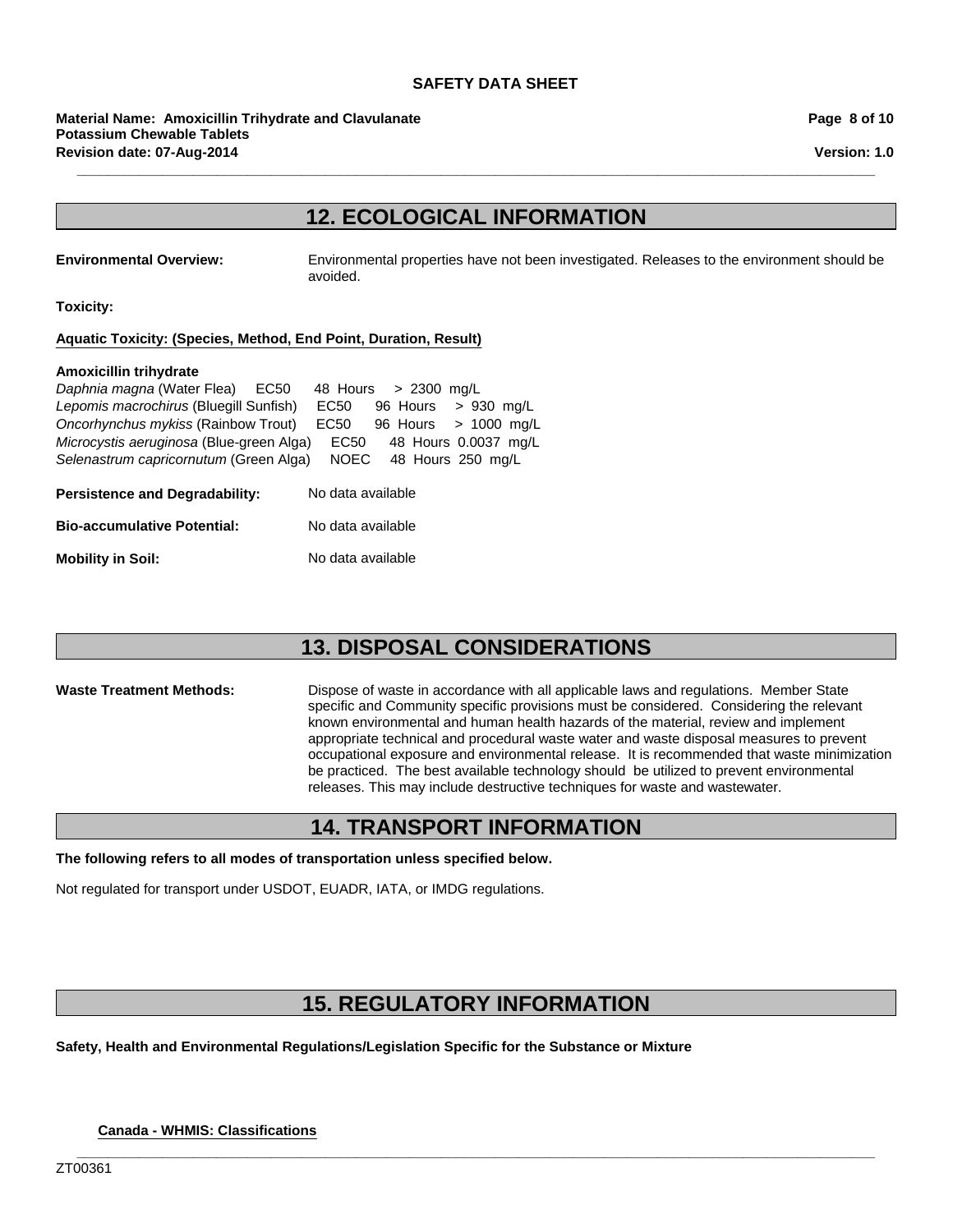**Revision date: 07-Aug-2014 Material Name: Amoxicillin Trihydrate and Clavulanate Potassium Chewable Tablets**

#### **Page 9 of 10**

**Version: 1.0**

## **15. REGULATORY INFORMATION**

**\_\_\_\_\_\_\_\_\_\_\_\_\_\_\_\_\_\_\_\_\_\_\_\_\_\_\_\_\_\_\_\_\_\_\_\_\_\_\_\_\_\_\_\_\_\_\_\_\_\_\_\_\_\_\_\_\_\_\_\_\_\_\_\_\_\_\_\_\_\_\_\_\_\_\_\_\_\_\_\_\_\_\_\_\_\_\_\_\_\_\_\_\_\_\_\_\_\_\_\_\_\_\_**

#### **WHMIS hazard class:**

Class D, Division 2, Subdivision A Class D, Division 2, Subdivision B This product has been classified in accordance with the hazard criteria of the CPR and the SDS contains all of the information required by the CPR.



| Microcrystalline cellulose                          |                                       |
|-----------------------------------------------------|---------------------------------------|
| <b>CERCLA/SARA 313 Emission reporting</b>           | Not Listed                            |
| <b>California Proposition 65</b>                    | <b>Not Listed</b>                     |
| Inventory - United States TSCA - Sect. 8(b)         | Present                               |
| <b>Australia (AICS):</b>                            | Present                               |
| <b>REACH - Annex XVII - Restrictions on Certain</b> | Use restricted. See item 9[f]. powder |
| <b>Dangerous Substances:</b>                        |                                       |
| <b>EU EINECS/ELINCS List</b>                        | 232-674-9                             |
| Amoxicillin trihydrate                              |                                       |
| <b>CERCLA/SARA 313 Emission reporting</b>           | Not Listed                            |
| <b>California Proposition 65</b>                    | Not Listed                            |
| <b>Australia (AICS):</b>                            | Present                               |
| <b>EU EINECS/ELINCS List</b>                        | Not Listed                            |
| Potassium clavulanate                               |                                       |
| <b>CERCLA/SARA 313 Emission reporting</b>           | <b>Not Listed</b>                     |
| <b>California Proposition 65</b>                    | <b>Not Listed</b>                     |
| <b>EU EINECS/ELINCS List</b>                        | 262-640-9                             |
| Colloidal silicon dioxide                           |                                       |
| <b>CERCLA/SARA 313 Emission reporting</b>           | <b>Not Listed</b>                     |
| <b>California Proposition 65</b>                    | Not Listed                            |
| <b>Inventory - United States TSCA - Sect. 8(b)</b>  | Present                               |
| <b>Australia (AICS):</b>                            | Present                               |
| <b>EU EINECS/ELINCS List</b>                        | 231-545-4                             |
| <b>Magnesium stearate</b>                           |                                       |
| <b>CERCLA/SARA 313 Emission reporting</b>           | Not Listed                            |
| <b>California Proposition 65</b>                    | Not Listed                            |
| <b>Inventory - United States TSCA - Sect. 8(b)</b>  | Present                               |
| <b>Australia (AICS):</b>                            | Present                               |
| <b>EU EINECS/ELINCS List</b>                        | 209-150-3                             |
|                                                     |                                       |

### **16. OTHER INFORMATION**

**\_\_\_\_\_\_\_\_\_\_\_\_\_\_\_\_\_\_\_\_\_\_\_\_\_\_\_\_\_\_\_\_\_\_\_\_\_\_\_\_\_\_\_\_\_\_\_\_\_\_\_\_\_\_\_\_\_\_\_\_\_\_\_\_\_\_\_\_\_\_\_\_\_\_\_\_\_\_\_\_\_\_\_\_\_\_\_\_\_\_\_\_\_\_\_\_\_\_\_\_\_\_\_**

#### **Text of R phrases and GHS Classification abbreviations mentioned in Section 3**